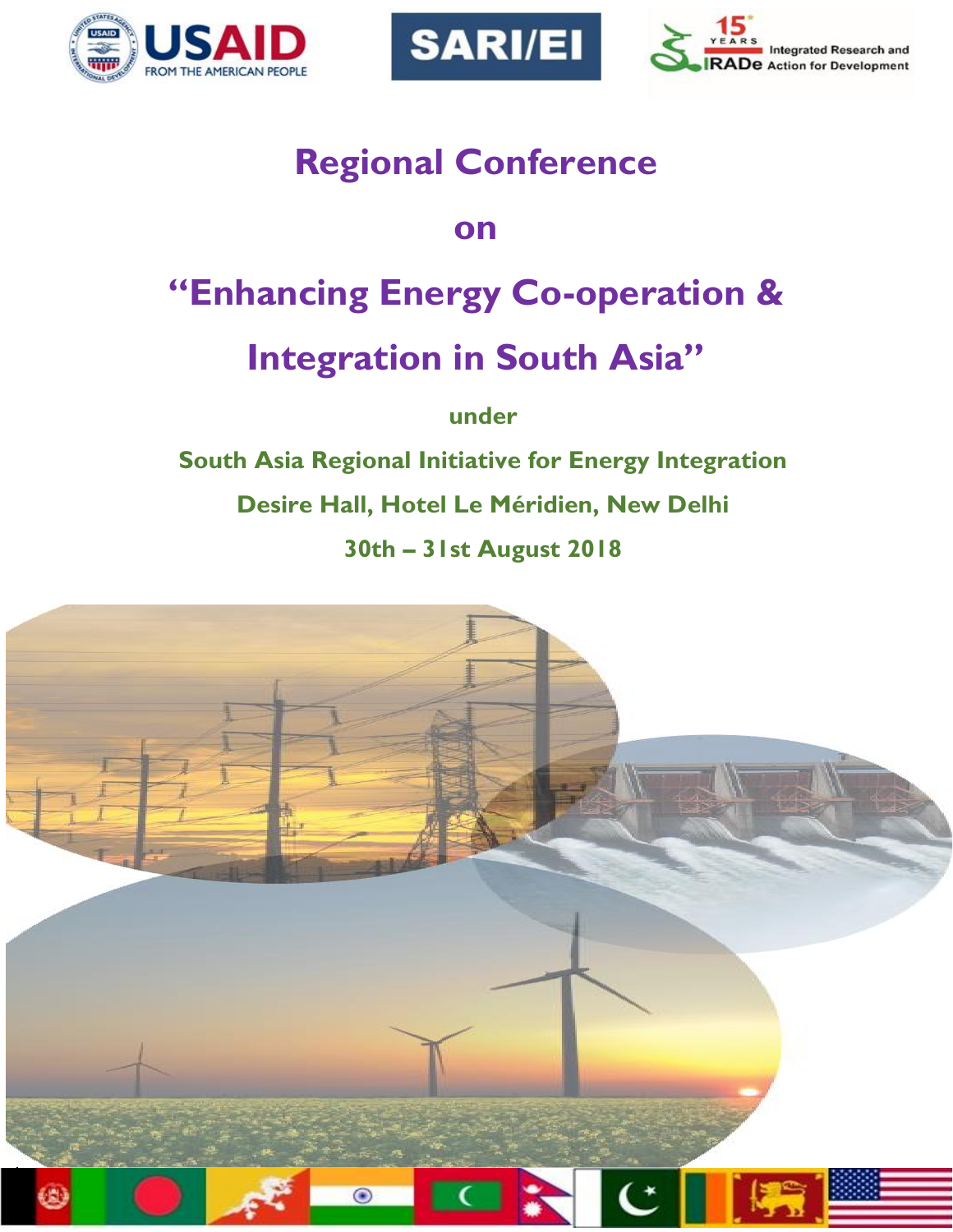





#### **Background:**

Access to reliable, affordable, and cleaner energy is a high priority to facilitate economic development and improved welfare of the population in South Asia Region. South Asian Countries have vast diversity of energy resources, which are still under development, particularly hydro power, and renewable energy. With rapidly rising demand across all the South Asian Countries (SAC) and limited supply, there exists huge opportunities for the optimization of resources through interconnected power system for SAC. Presently around 2500 MW is being traded in the South Asia Region with the likelihood of electricity trade getting doubled by the end of year 2019-20. Increased energy cooperation among countries can bring economies of scale in investment, strengthen electricity sector financing capability, enhance competition, and improve sector efficiency. Regional energy cooperation offers an ideal platform for achieving sustainable growth through sharing of available natural energy resources in the South Asia Region.

USAID's South Asia Regional Initiative for Energy Integration (SARI/EI) program has been working in the South Asia Region to promote energy cooperation and a regional power market since 2000. The fourth and the current phase of the program, implemented by Integrated Research and Action for Development (IRADe), a leading think tank, was initiated in October 2012. The program aims to advance energy cooperation, regional energy integration and to promote Cross Border Electricity Trade (CBET). Over the years, we have done 70 events, published 20 reports and engaged more than 500 persons.

#### **Purpose of the conference:**

The Regional Conference on "Enhancing Energy Cooperation and Integration in South Asia" is a celebration of the work undertaken thus far under the SARI/EI program and an opportunity to bring relevant stakeholders on a common platform to discuss, deliberate and inform the roadmap towards an integrated South Asia. The conference aims to provide key take aways for different SA governments, inform strategy of donor agencies and pave the future of regional grid integration.

#### **Distinguished Guests**



**Shri R K Singh Hon'ble Minister of Power, GoI**



**Shri Suresh Prabhu Hon'ble Minister of Commerce and Industry, GoI**

 $\bullet$ 



**Kenneth I. Juster Hon'ble U.S. Ambassador to India**

.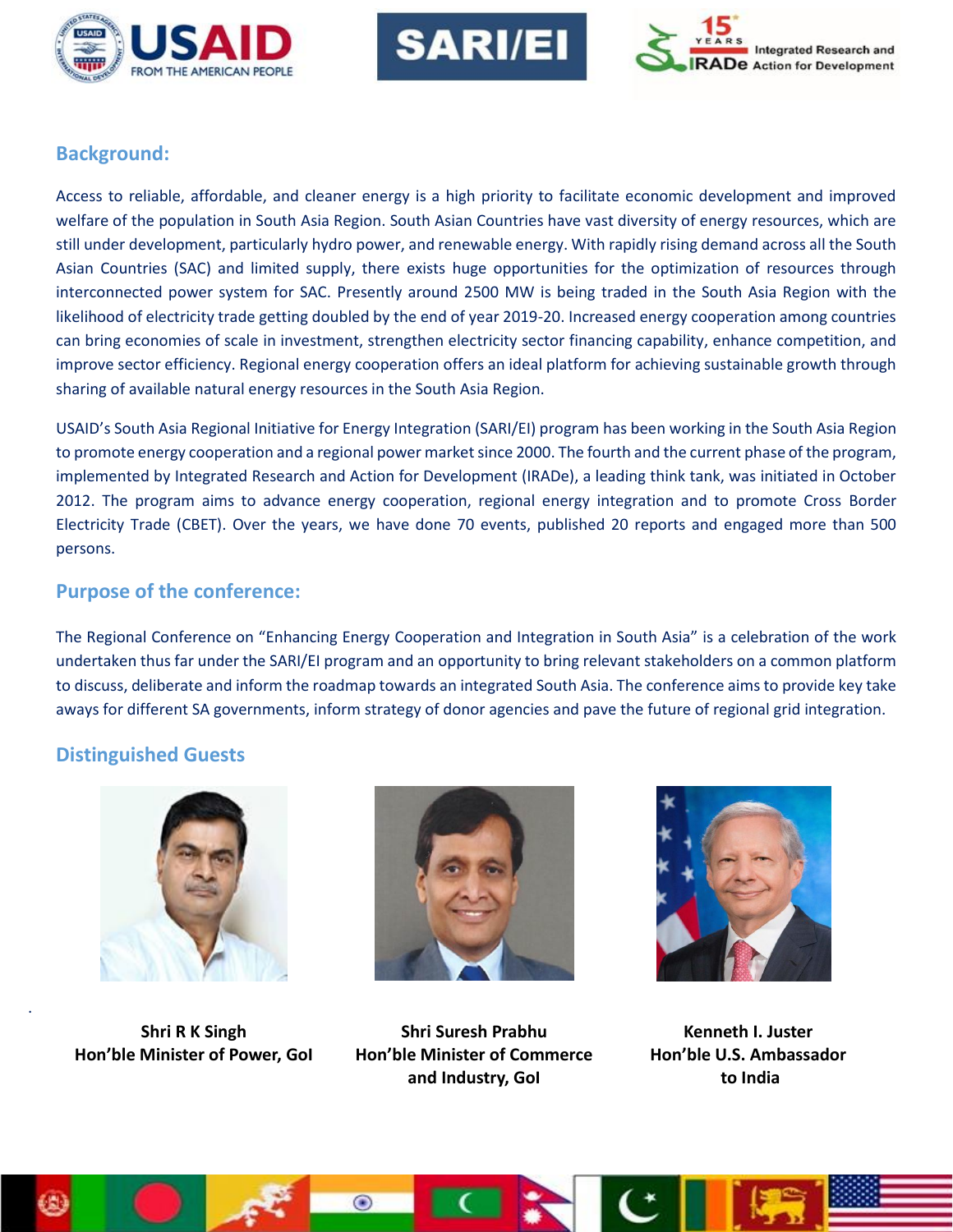





#### **Agenda Outline:**

| Agenda                                 |                                                                                                          |
|----------------------------------------|----------------------------------------------------------------------------------------------------------|
| Day- 1 (30 <sup>th</sup> August, 2018) |                                                                                                          |
|                                        | 0945 - 1100 Hrs Session-I: Inaugural                                                                     |
|                                        | Shri R K Singh, Hon'ble Minister of Power, Government of India and U.S. Ambassador to India,             |
|                                        | Honourable Kenneth I. Juster will inaugurate the Conference                                              |
| $1135 - 1300$ Hrs                      | Session-II:                                                                                              |
|                                        | Policies/, Regulations and Institutional Mechanisms for promoting Energy Cooperation & Cross Border      |
|                                        | <b>Electricity Trade in South Asia</b>                                                                   |
| 1400-1515 Hrs                          | <b>Session-III:</b>                                                                                      |
|                                        | Investments in Infrastructure for Cross Border Projects: Catalyzing Private Investments and Mitigating   |
|                                        | risks                                                                                                    |
| 1530-1645 Hrs                          | <b>Session-IV:</b>                                                                                       |
|                                        | Coordinated interconnection transmission planning and need for a Technical Institutional Mechanism       |
|                                        | in South Asia for secure reliable Grid interconnection                                                   |
| 1645-1800 Hrs                          | <b>Session-V:</b>                                                                                        |
|                                        | Electricity Trade in BBIN region- Long term trading volume and uncertainties                             |
| Day- 2 (31 <sup>st</sup> August, 2018) |                                                                                                          |
| 0930-1100 Hrs                          | <b>Session VI:</b>                                                                                       |
|                                        | South Asian Regional Power Market- Market Instruments and Regional Power Exchange                        |
| 1100-1215 Hrs                          | <b>Session VII:</b>                                                                                      |
|                                        | Linking South Asia with South-East Asia and Synergizing regional and Sub regional Initiatives for Energy |
|                                        | Cooperation                                                                                              |
| 1215-1330 Hrs                          | <b>Session VIII:</b>                                                                                     |
|                                        | Role of Think Tanks in enabling conducive environment and consensus building for CBET in South Asia      |
| 1430-1545 Hrs                          | <b>Session XI:</b>                                                                                       |
|                                        | Enhancing energy cooperation in pan South Asia: Future Strategies & Way forward"                         |
| 1600-1700 Hrs                          | <b>Session X: Valedictory Session</b>                                                                    |
|                                        | Shri Suresh Prabhu, Hon'ble Minister of Commerce and Industry, Government of India and Deputy            |
|                                        | Chief of Mission, U.S. Embassy, MaryKay L. Carlson will deliver the valedictory addresses.               |

#### **Speakers/Delegates Profile**:

- ❖ South Asia Country Governments and SAARC representatives
- ❖ Planning authorities, Policy Making Bodies, Regulators
- ❖ Financial institutions and Multilateral Development Banks (MDB)

 $\odot$ 

- ❖ Power sector institutions and companies
- ❖ Trade & Industry associations from South Asian Countries.
- ❖ Media Representatives, Corporate Leaders
- ❖ Private sector, Investors, Think Tanks, Economists
- ❖ International Development Agencies

There will be around 70 speakers from renowned organization across South Asia region, participating in the conference.